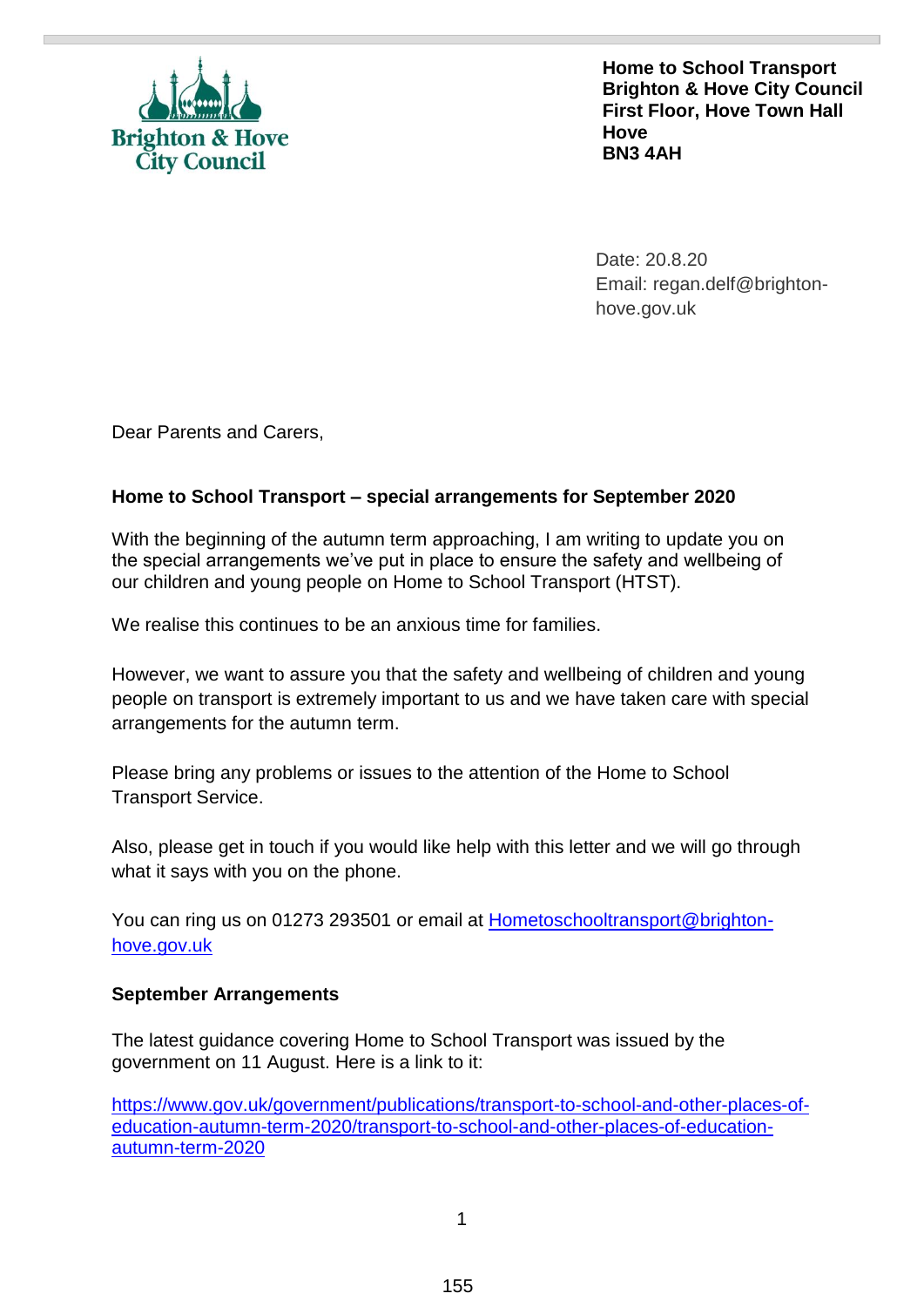We have considered all national guidance carefully in constructing the following advice to you about arrangements for the autumn term.

## **If your child or someone in your household has COVID-19 symptoms**

The main symptoms of COVID-19 are:

- a high temperature
- a new, continuous cough
- a loss or change to your sense of smell or taste

If your child or young person, or a member of your household has these symptoms, **you must not send your child on Home to School Transport or to school.** 

Our transport staff must not be asked to take your child or young person if they have symptoms. This is because it risks spreading the virus to other children and staff. In these circumstances, your child or young person must stay at home and be tested. Please follow the guidance in the link below:

Stay at home: guidance for households with possible or confirmed [coronavirus](https://www.gov.uk/government/publications/covid-19-stay-at-home-guidance/stay-at-home-guidance-for-households-with-possible-coronavirus-covid-19-infection) [\(COVID-19\)](https://www.gov.uk/government/publications/covid-19-stay-at-home-guidance/stay-at-home-guidance-for-households-with-possible-coronavirus-covid-19-infection) infection.

If your child or young person develops COVID-19 symptoms while at school, **we cannot allow the transport team to take them home**. To avoid potential transmission of the virus, we will ask you to collect your child and take him or her home. If that causes difficulties for you, you can ring us to discuss – but we have to protect the safety of all children and our transport staff.

## **Social Distancing on Transport**

The government has said that the rules for public transport on social distancing do not apply to 'dedicated' or Home to School Transport.

The risk is deemed to be lower on Home to School Transport, as pupils do not mix with the general public on those journeys and the same groups travel together every day.

However, the government encourages arrangements that leave more space between passengers wherever possible.

Brighton & Hove is reducing the numbers of children and young people on vehicles this autumn term to allow for greater distance between them.

This has meant we have had to commission more vehicles and staff crews than we would normally over the pandemic period. This means there is less spare capacity in the city in the event of staff illness or absence.

 $\mathfrak{p}$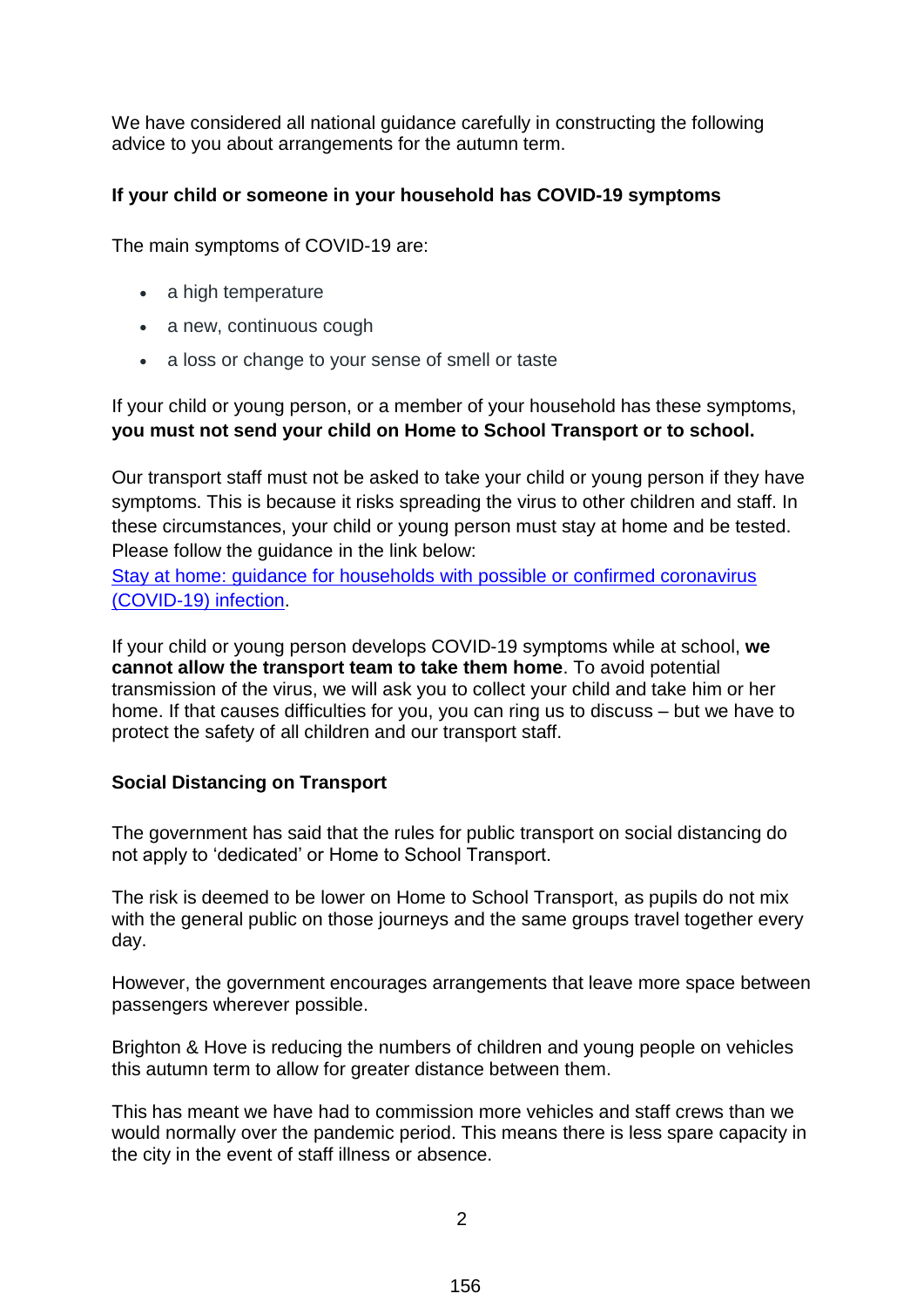However, the council has recruited a small team of Vehicle Passenger Assistants (VPAs), to provide extra cover if needed.

The principles we've used are:

- Distancing within vehicles where possible / reduced numbers on vehicles
- Maintaining consistency for children and young people / familiar firms / crews
- Ensuring everyone gets safely to school in an efficient and timely manner

In most cases, there will be a spare seat between each child or young person. Where this has been difficult to achieve, we have added one extra child in to enable everyone to get to school in a timely and efficient manner.

We are asking firms not to seat children opposite each other if at all possible.

Unless there are exceptional circumstances agreed with families, the HTST team and the transport provider, we are not permitting children to sit in the front of vehicles.

We are also asking our firms to make sure vehicles are well-ventilated, with open windows where possible, and that surfaces are cleaned thoroughly between passengers.

Transport staff will not be permitted to enter your homes. Please make sure you bring your child to and from the transport vehicle. School staff will meet transport staff at the school entrance.

All routes for September have been planned and all new transport teams should have introduced themselves to you and your child by now. Please let us know if this has not happened and we will chase this up.

### **Face coverings**

The government are recommending that children and young people over 11 years old wear face coverings on Home to School Transport, as on public transport.

However, our children and young people on HTST are excluded from this recommendation under the following circumstances:

- if they have a physical or mental illness or impairment, or a disability that means they cannot put on, wear or remove a face covering;
- if putting on, wearing or removing a face covering would cause them severe distress.

[https://www.gov.uk/guidance/coronavirus-covid-19-safer-travel-guidance-for](https://www.gov.uk/guidance/coronavirus-covid-19-safer-travel-guidance-for-passengers#exemptions-face-coverings)[passengers#exemptions-face-coverings](https://www.gov.uk/guidance/coronavirus-covid-19-safer-travel-guidance-for-passengers#exemptions-face-coverings)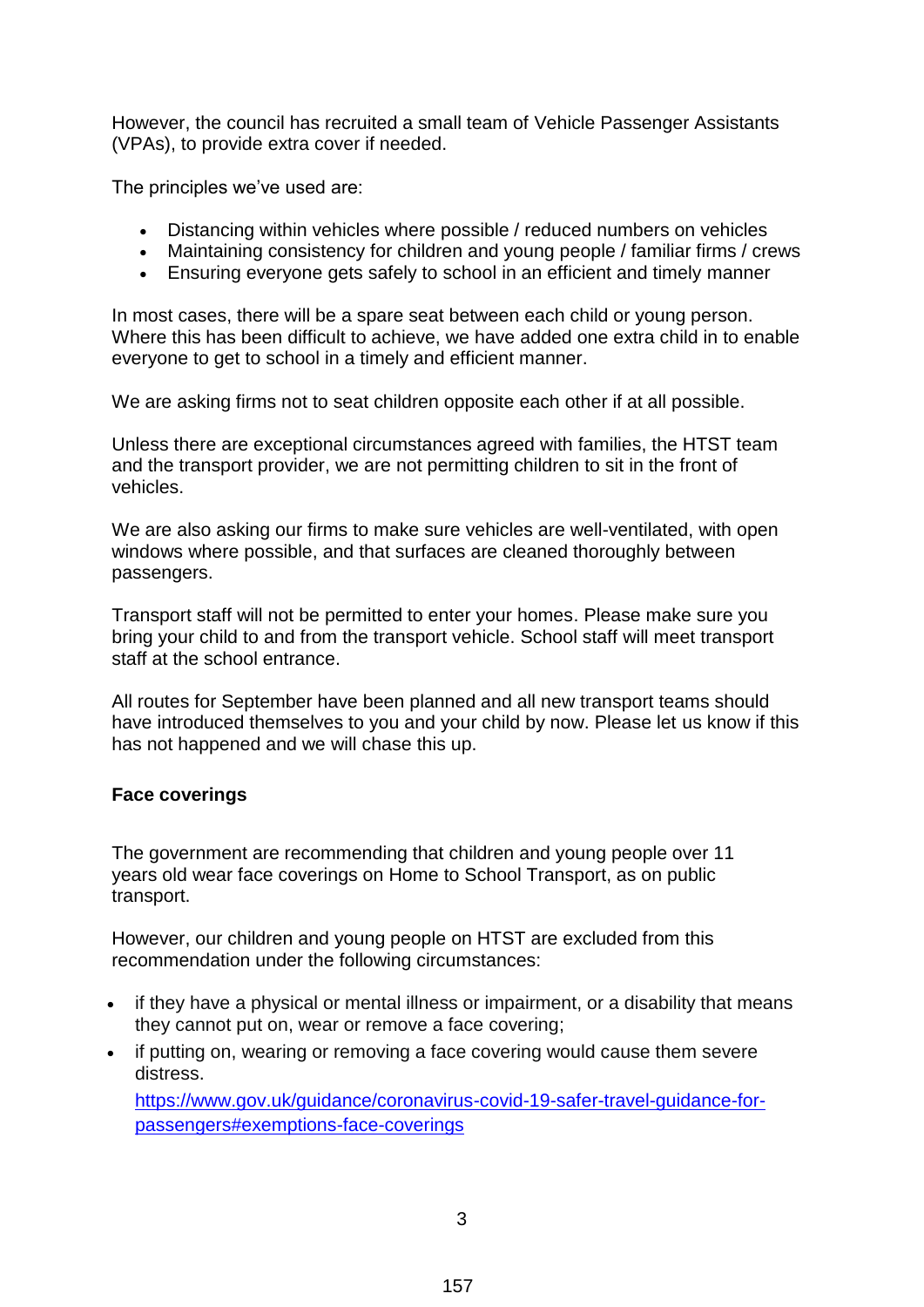If your child or young person cannot manage to fix and remove the face covering or mask safely on their own, it is not safe for them to wear them.

If your child or young person is over 11 years old and can manage to fix and remove a face covering safely and independently, we would recommend that they do wear one. However, this is at your discretion.

#### **Other safety measures**

Please make sure your child or young person has washed their hands thoroughly before joining transport in the morning.

Please make sure you take your child to the vehicle in the mornings and collect from the vehicle in the afternoon.

It can help if your child travels with tissues.

If you would prefer to transport your child yourself over the continuing pandemic period, please contact us in relation to a mileage allowance or personal travel budget.

We are keen to support parents and carers who are able to do this. This does not in any way affect your entitlement to free transport and you can end any such arrangement at any time.

#### **PPE for Transport Staff**

Government guidance does not require staff on Home to School Transport to wear PPE or face coverings.

However, it is recognised that masks or face coverings and sometimes other forms of PPE may be a sensible precaution where social distancing is not possible. This will depend on the risk assessments carried out by our transport providers of their own situations.

Your child or young person should be prepared for staff wearing PPE when they return to school. I have re-attached a 'social story' we put together that may be a help to you in preparing your child for what to expect in September.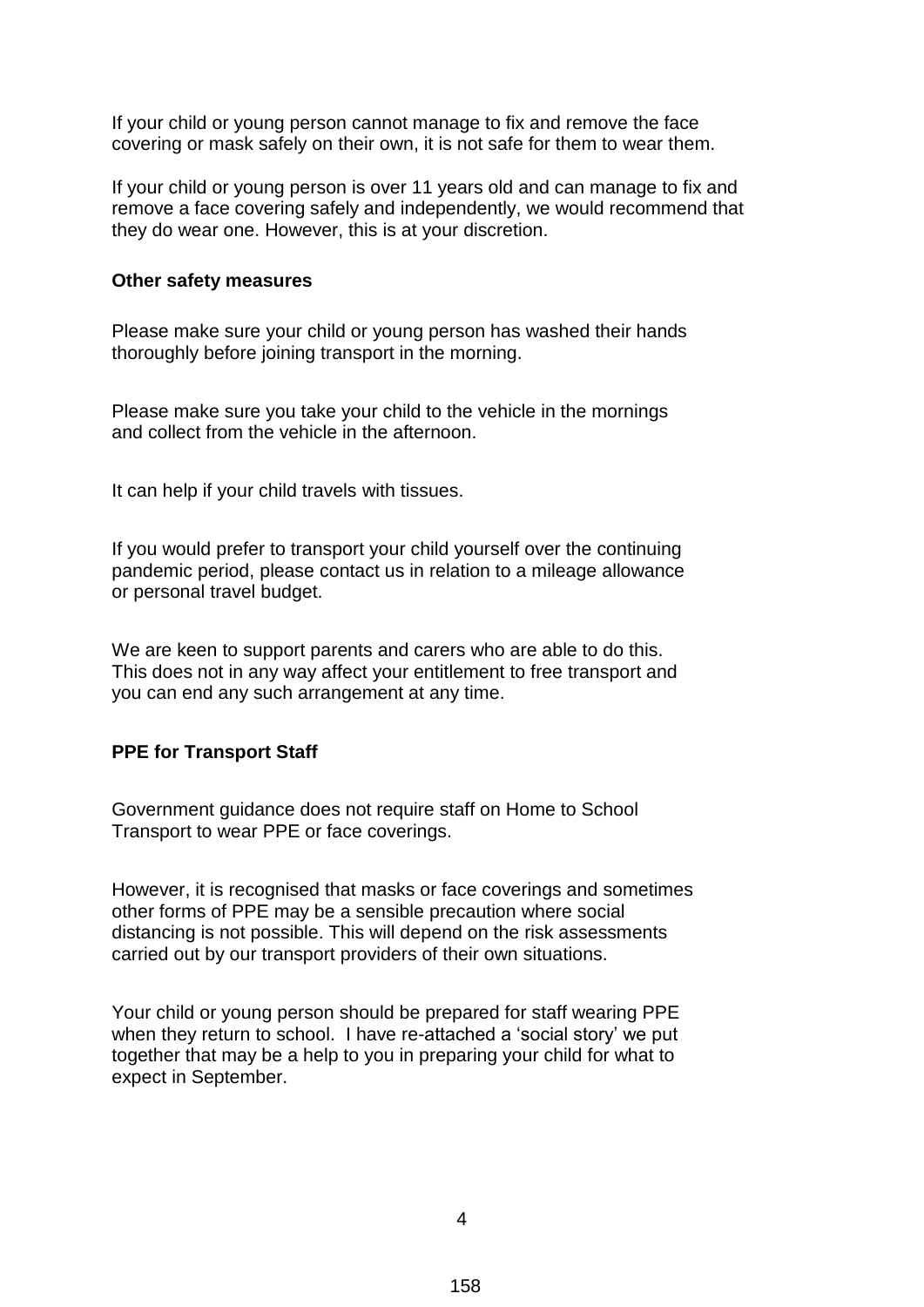### **Emotional and Behavioural Needs**

We understand that many of our children and young people are highly anxious, and that the pandemic can make this worse.

We know that anxiety and distress can lead to challenging behaviours for some young people. Our VPAs, if there is one on the route, will help them and reassure them to the best of their ability.

Our new training programme will support transport staff in meeting children's needs.

However, drivers must be allowed to pay full attention to the road and cannot be expected to manage children and young people's behaviour.

For the safety of all children and young people and transport staff, we may have to make special arrangements if staff are struggling with unsafe behaviours over the pandemic period.

In these circumstances we may ask you to travel with your child, although you do not have to do so.

### **Cleaning of vehicles**

We have set out expectations for all transport providers about thorough cleaning of vehicle surfaces between journeys.

We will be carrying out spot checks at school sites to check that cleaning and safety precautions are being complied with.

## **Training for Transport Staff**

Please be assured that all staff on transport have the required DBS checks.

Our transport providers have been given all the information in this letter.

We are also introducing online training for all staff and require all transport staff to have completed introductory and safeguarding modules before the start of term.

Over the course of the autumn term, all staff will have to complete online modules on Equalities and a broad range of Special Educational Needs and Disabilities.

Our training has been produced by specialist staff at the council with input from transport operators and PaCC representatives.

5